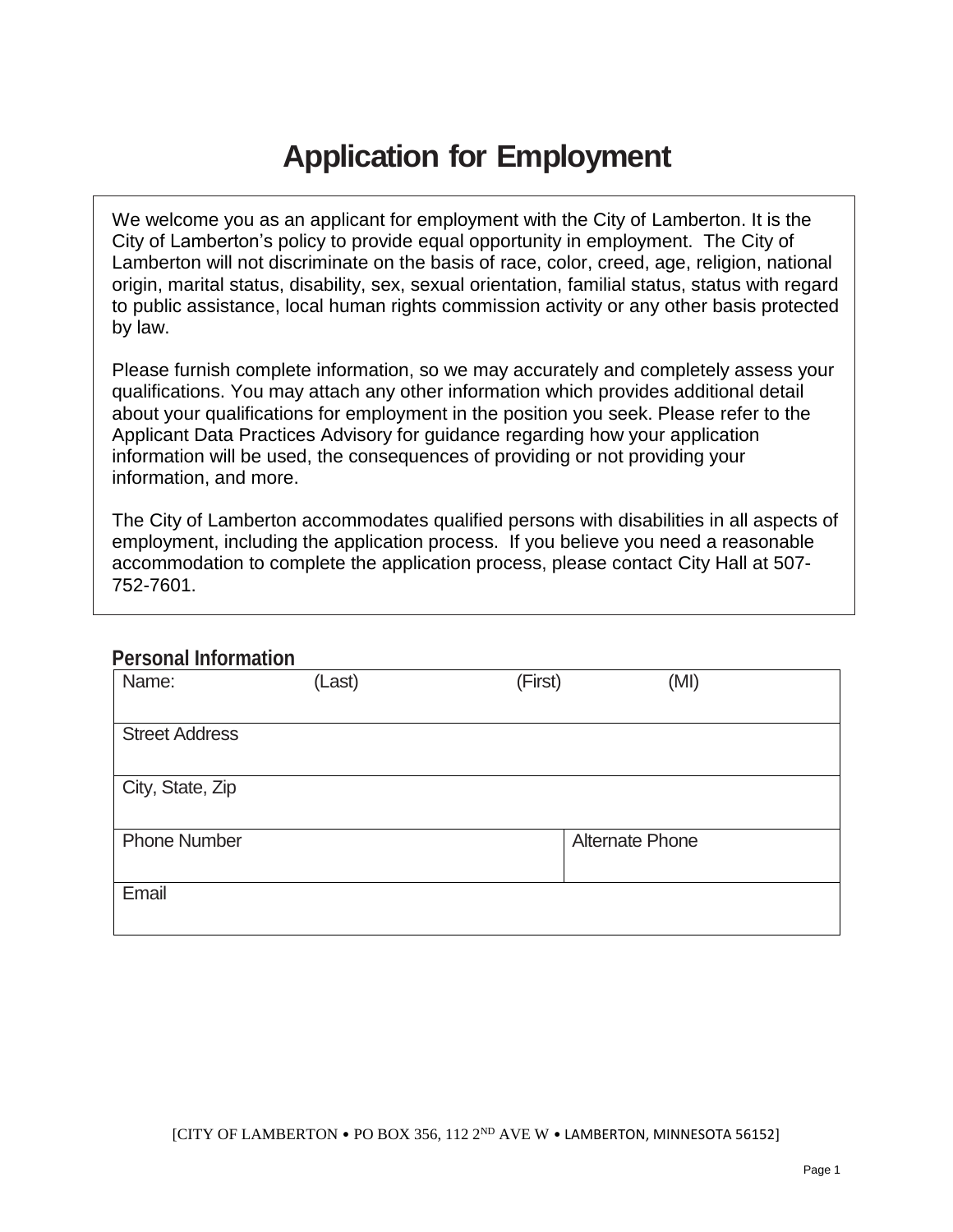### **Please print in INK or type when completing this application**

Title of position applying for:

| Are you legally eligible to work in the United States in the position for   | $\sqcup$ Yes $\sqcup$ No |
|-----------------------------------------------------------------------------|--------------------------|
| which you are applying?                                                     |                          |
| Proof of citizenship or work eligibility will be required as a condition of |                          |
| employment.                                                                 |                          |
| Will your continued employment require employer sponsorship?                | $\Box$ Yes $\Box$ No     |
| Are you at least 18 years old?                                              | コ Yes ロ No               |

## **Educational Information**

| Circle the highest grade completed |                        |                      |                      |
|------------------------------------|------------------------|----------------------|----------------------|
| 12345678                           | 9 10 11 12 GED         | 13 14 15 16          | MA MS PHD JD         |
| <b>Grade School</b>                | <b>High School</b>     | College/Technical    | Graduate             |
| Did you graduate:                  | $\sqcup$ Yes $\Box$ No | $\Box$ Yes $\Box$ No | $\Box$ Yes $\Box$ No |
| (Please check)                     | <b>High School</b>     | College/Technical    | Graduate JD          |

| <b>School Name</b>      | <b>Address</b> | <b>Course of study</b> | <b>Degree</b> |
|-------------------------|----------------|------------------------|---------------|
| High School:            |                |                        |               |
| College:                |                |                        |               |
| <b>Graduate School:</b> |                |                        |               |
| Technical/Vocational:   |                |                        |               |
| Other:                  |                |                        |               |
| Other:                  |                |                        |               |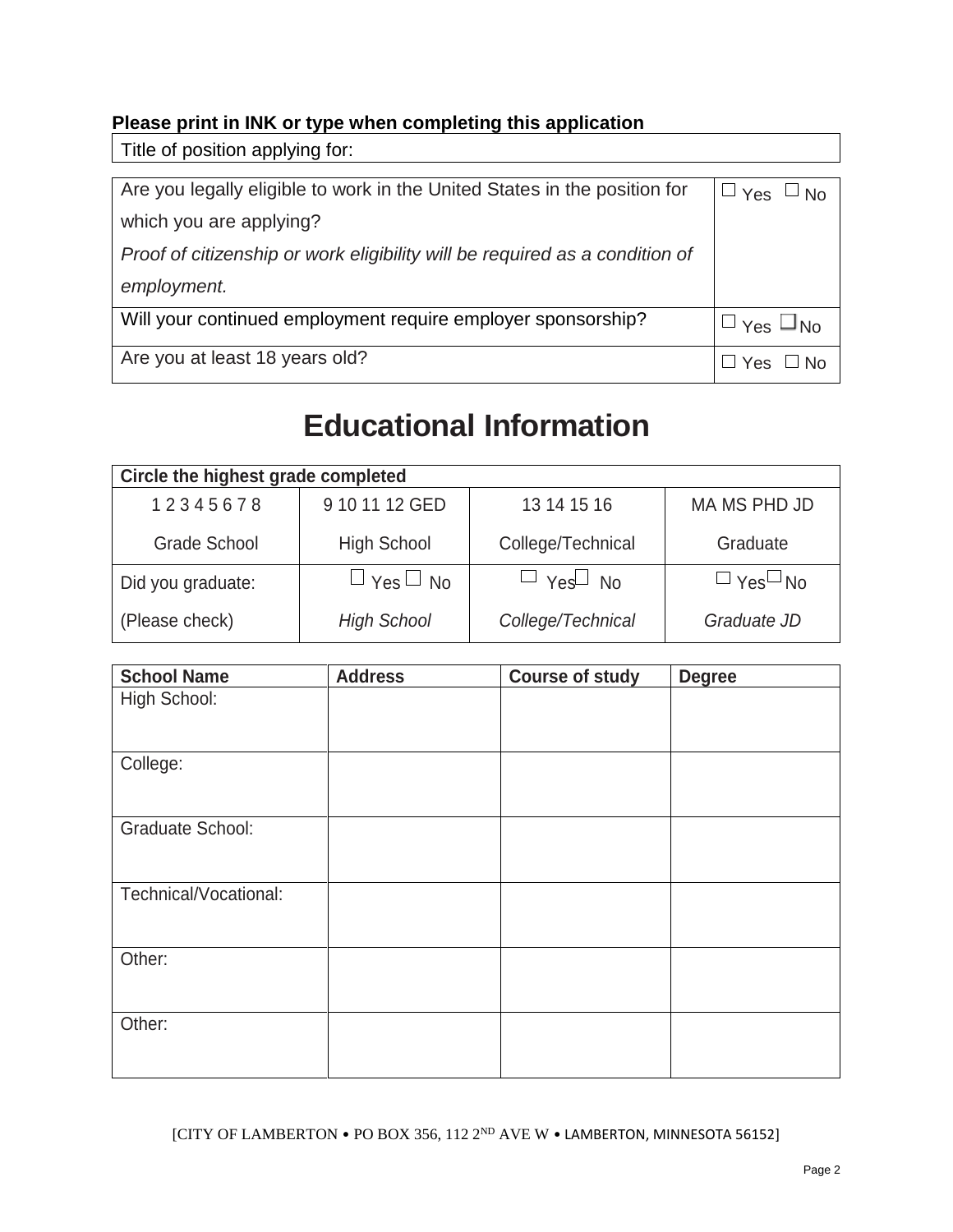List any other courses, seminars, workshops, or training you have that may provide you with skills related to this position:

List any current licenses, registrations, or certificates you possess which may be related to this position: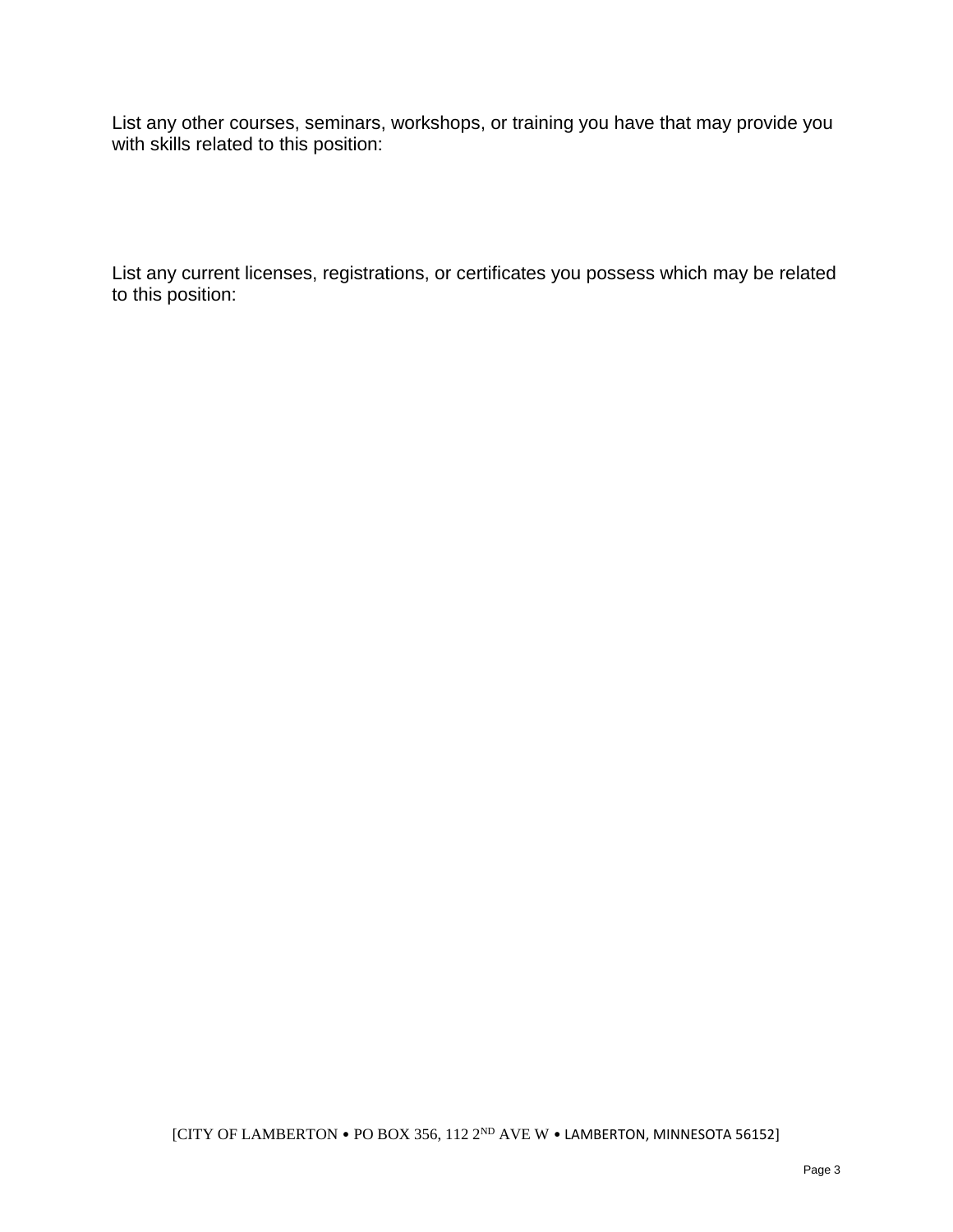# **Employment Experience**

List present or most recent employer first. Please note "see resume" is not an acceptable response for any entries on this application. Resumes will only be considered in addition to, but not in lieu of, this application.

| Company                           | Name of last supervisor | Hrs./Week |
|-----------------------------------|-------------------------|-----------|
| <b>Address</b>                    | <b>Start Date</b>       |           |
| City, State, Zip                  | <b>End Date</b>         |           |
| <b>Phone Number</b>               | Last job title          |           |
| Reason for leaving (be specific): |                         |           |
| Describe your work in this job:   |                         |           |
| May we contact this employer?     | Yes<br>$\square$ No     |           |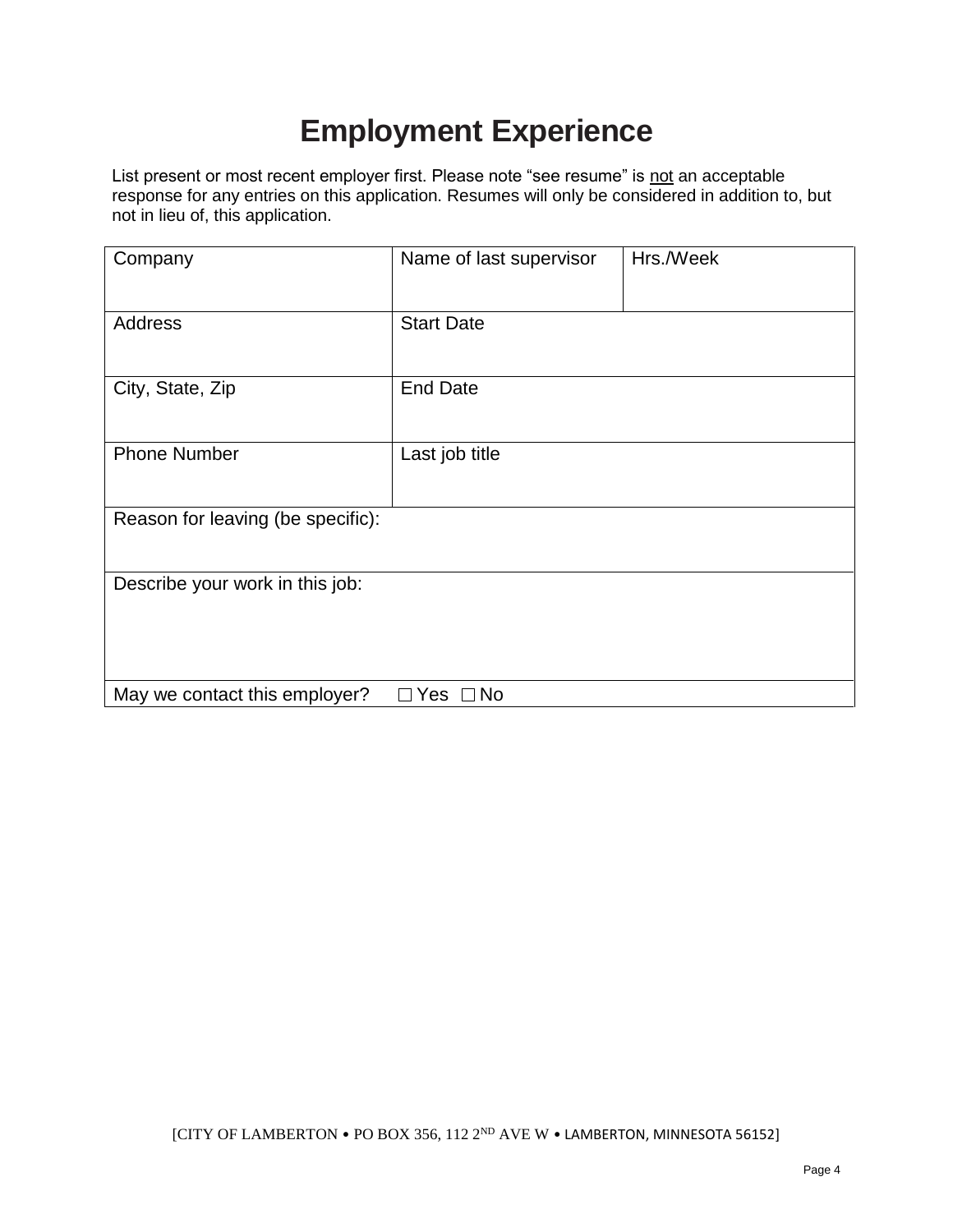| Company                           | Hrs./Week<br>Name of last supervisor |
|-----------------------------------|--------------------------------------|
| Address                           | <b>Start Date</b>                    |
| City, State, Zip                  | <b>End Date</b>                      |
| <b>Phone Number</b>               | Last job title                       |
| Reason for leaving (be specific): |                                      |
| Describe your work in this job:   |                                      |
| May we contact this employer?     | $\Box$ Yes<br>$\Box$ No              |

| Company                                 | Name of last supervisor | Hrs./Week |
|-----------------------------------------|-------------------------|-----------|
| Address                                 | <b>Start Date</b>       |           |
| City, State, Zip                        | <b>End Date</b>         |           |
| <b>Phone Number</b>                     | Last job title          |           |
| Reason for leaving (be specific):       |                         |           |
| Describe your work in this job:         |                         |           |
| May we contact this employer?<br>$\Box$ | lYes □No                |           |

[CITY OF LAMBERTON • PO BOX 356, 112 2ND AVE W • LAMBERTON, MINNESOTA 56152]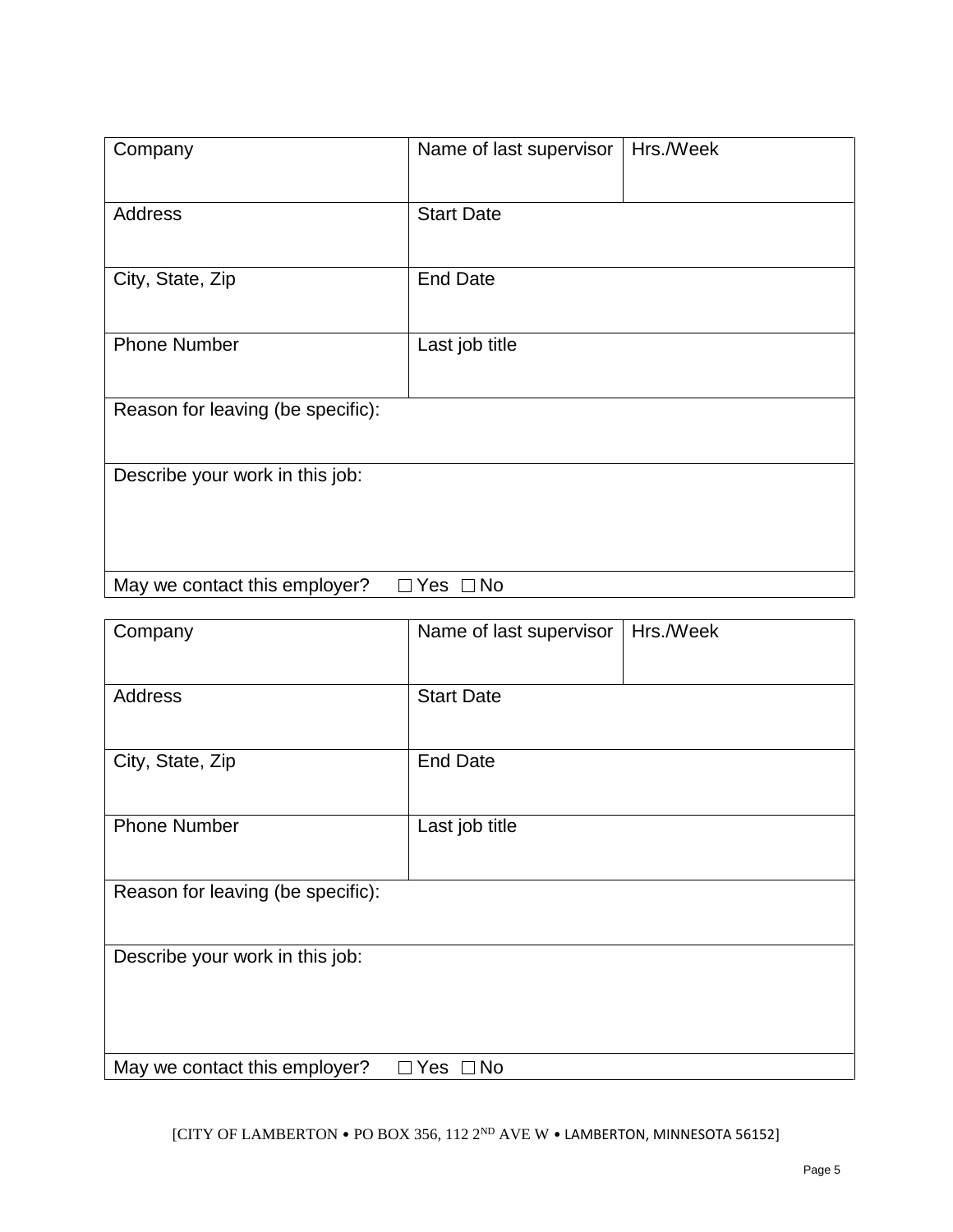| Company                           | Name of last supervisor | Hrs./Week |
|-----------------------------------|-------------------------|-----------|
| <b>Address</b>                    | <b>Start Date</b>       |           |
| City, State, Zip                  | <b>End Date</b>         |           |
| <b>Phone Number</b>               | Last job title          |           |
| Reason for leaving (be specific): |                         |           |
| Describe your work in this job:   |                         |           |
| May we contact this employer?     | $\Box$ Yes $\Box$ No    |           |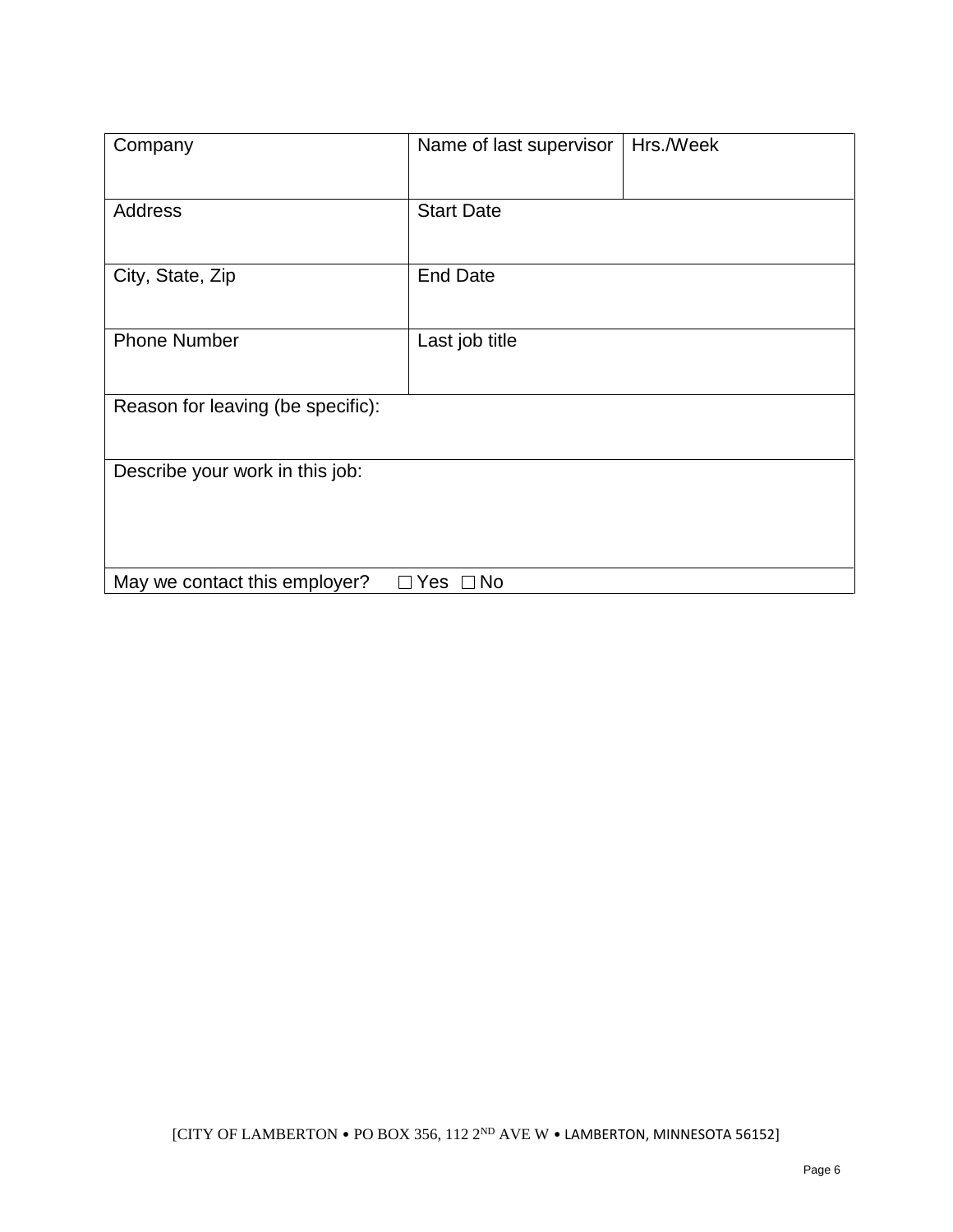# **Unpaid Experience**

Describe any unpaid or volunteer experience relevant to the position for which you are applying (you may exclude, if you wish, information which would reveal race, sex, religion, age, disability, or other protected status).

## **Military Experience**

Did you serve in the U.S. Armed Forces?  $\Box$  Yes  $\Box$  No Describe your duties:

Do you wish to apply for Veterans' Preference points:  $\Box$  Yes  $\Box$  No

If you answered "yes," you must complete the enclosed application for Veterans' Preference points, and submit the application and required documentation to the City of Lamberton by the application deadline of the position for which you are applying.

## **Authorization**

I certify that all information I have provided in this application for employment is true and complete to the best of my knowledge. Any misrepresentation or omission of any fact in my application, resume or any other materials, or during any interviews, can be justification for refusal of employment, or if employed, will be grounds for dismissal, regardless of length of employment or when the misrepresentation or omission is discovered.

I acknowledge that I have received a copy of the job description summary for the position/s for which I am applying. I further acknowledge my understanding that employment with the City of Lamberton is "at will," and that employment may be terminated by either the City of Lamberton or me at any time, with or without notice.

With my signature below, I am providing the City of Lamberton authorization to verify all information I provided within this application packet, including contacting current or previous employers. However, I understand that if, in the Employment Experience section I have answered "No" to the question, "May we contact your current employer?", contact with my current employer will not be made without my specific authorization.

I have read the included Applicant Data Practices Advisory, and I further understand that criminal history checks may be conducted (after I have been selected for an interview, in the case of non-public safety positions) and that a conviction of a crime related to this position may result in my being rejected for this job opening. I also understand it is my responsibility to notify the City of Lamberton in writing of any changes to information reported in this application for employment.

Signature Date **Date** 

[CITY OF LAMBERTON • PO BOX 356, 112 2ND AVE W • LAMBERTON, MINNESOTA 56152]

\_\_\_\_\_\_\_\_\_\_\_\_\_\_\_\_\_\_\_\_\_\_\_\_\_\_\_\_\_\_\_\_\_\_\_\_\_\_ \_\_\_\_\_\_\_\_\_\_\_\_\_\_\_\_\_\_\_\_\_\_\_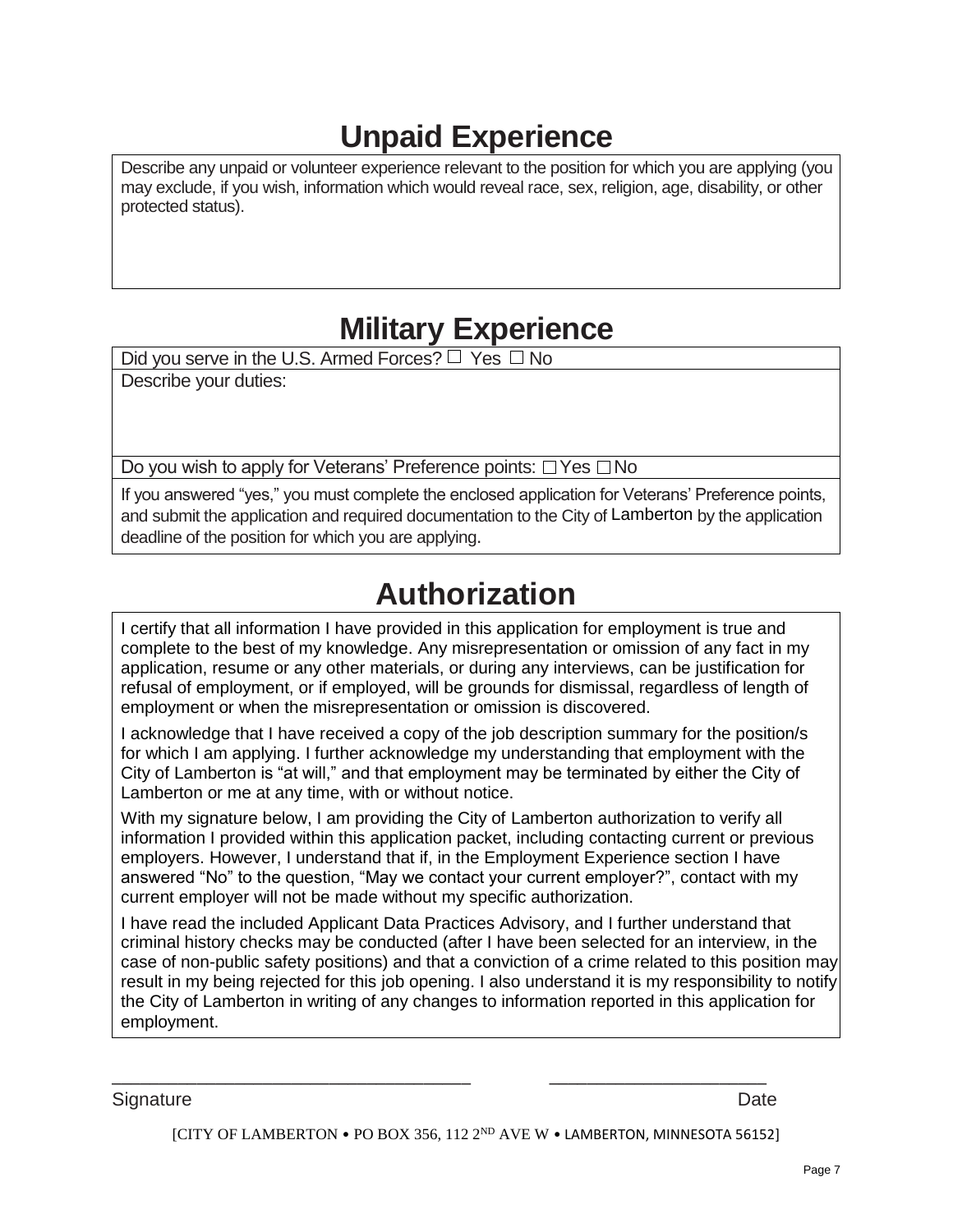## **Veterans' Preference**

**COMPLETE THIS FORM ONLY IF YOU ARE CLAIMING VETERANS' PREFERENCE**

**NOTE: VETERANS' PREFERENCE POINTS CANNOT BE CONSIDERED WITHOUT SUPPORTING DOCUMENTATION. ATTACH COPY OF "MEMBER COPY 4" VETERAN'S DD214, OR OTHER DOCUMENTATION VERIFYING SERVICE. DOCUMENTATION MUST BE RECEIVED WITH THE APPLICATION IN ORDER TO BE CONSIDERED. (VETERAN IS DEFINED BY MINN. STAT. § 197.447)**

**You must submit a PHOTOCOPY of your "Member Copy 4" of your DD214 or other documentation verifying service to substantiate the services information requested on the form. Claims not accompanied by proper documentation will not be processed. For assistance in obtaining a copy of your "member Copy 4" of your DD214, or other documentation verifying service, contact your County Veterans' Service Office.**

The City of Lamberton operates under a point preference system, which awards points to qualified veterans to supplement their application. Ten (10) points are granted to non-disabled veterans on open competitive examinations; Fifteen (15) points are awarded if the veteran has a service connected compensable disability as certified by the U.S. Department of Veterans Affairs (USDVA).

To qualify for preference for a **competitive exam**, you must have earned a passing score and been separated under honorable conditions from any branch of the armed forces of the United States after having served on active duty for 181 consecutive days, **or** by reason of disability incurred while serving on active duty, **or** after having served

the full period called **or** ordered for federal, active duty **and** be a United States citizen or resident alien. Veteran's preference may be used by the surviving spouse of a deceased veteran, who died on active duty or as a result of active duty, and by the spouse of a disabled veteran who is unable to qualify because of the disability.

To qualify for preference on a **promotional exam**, a veteran must have earned a passing exam score and received a USDVA active duty service connected disability rating of 50% or more. For a promotional exam, a qualified disabled veteran is entitled to be granted five (5) points. Disabled veterans eligible for such preference may use the five points preference only for the first promotion after securing employment with the City of Lamberton.

Claims must be made on the form below and submitted with your application by the application deadline of the position for which you are applying. If the "Member Copy 4" DD214, or other documentation verifying service, is submitted to our office separate from this sheet, please attach a note with it indicating the position for which you are applying and your present address.

| (Last)<br>Name   | (First) | (MI)    |       | Position For Which You Applied |                                  |
|------------------|---------|---------|-------|--------------------------------|----------------------------------|
|                  |         |         |       | Closing Date:                  |                                  |
| Address (Street) | (City)  | (State) | (Zip) | <b>Phone Number</b>            | Are you a US Citizen or Resident |
|                  |         |         |       |                                | Alien?                           |
|                  |         |         |       |                                | <sub>NO</sub><br><b>YES</b>      |

### **VETERAN (10 points):**

("Member Copy 4" of DD214 or DD215, or other documentation verifying service, must be submitted to receive points) Honorably discharged veteran TVes No

### **DISABLED VETERAN (15 points):**

("Member Copy 4" of DD214, or other documentation verifying service, and USDVA letter of disability rating decision of 10% or more must be submitted to receive points)

Percent of Disability:  $\%$ 

Have you ever been promoted within the City of Lamberton employment?

|  | Nr |
|--|----|
|--|----|

#### **SPOUSE OF DECEASED VETERAN (10 points or 15 if the veteran was disabled at time of death):**

("Member Copy 4" of DD214 or DD215, or other documentation verifying service, photocopy of marriage certificate, spouse's death certificate and proof veteran died on or as a result of active duty must be submitted to receive points. You are ineligible to receive points if you have remarried or were divorced from the veteran).<br>Date of Death: Have you remarried?

Have you remarried?  $\Box$  Yes  $\Box$  No

### **SPOUSE OF DISABLED VETERAN (15 points):**

("Member Copy 4" of DD214 or DD215, or other documentation verifying service, and USDVA letter of disability rating decision of 10% or more must be submitted to receive points).

[CITY OF LAMBERTON • PO BOX 356, 112 2ND AVE W • LAMBERTON, MINNESOTA 56152]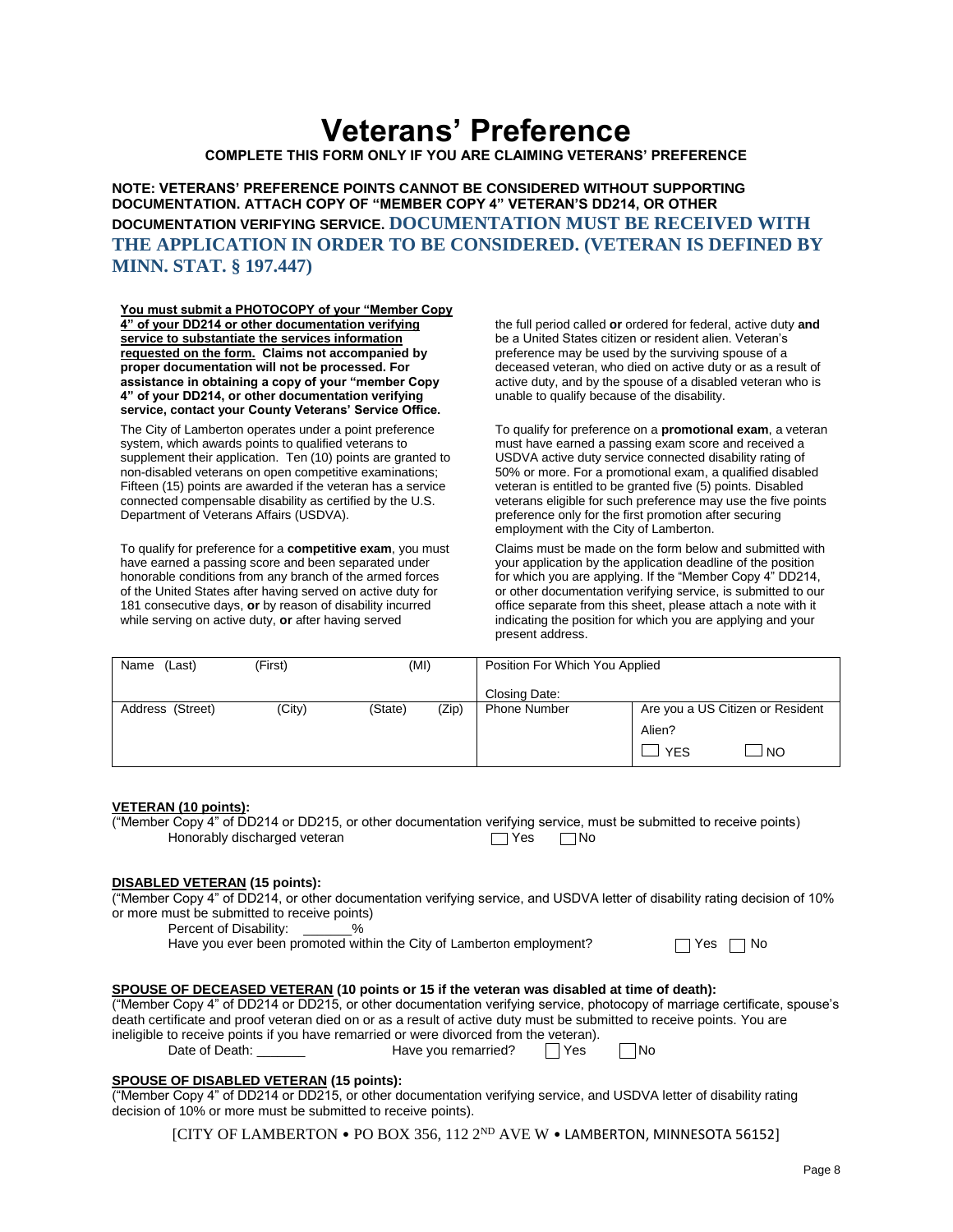How does Veteran's disability prevent performance of a stated job "requirement?" Due to the veteran's serviceconnected disability the veteran is unable to qualify for this position because (be specific):

*AFFIDAVIT*: **I hereby claim Veterans' Preference points for this examination and swear/affirm that the information given is true, complete and correct to the best of my knowledge. I hereby acknowledge that I am responsible to obtain the required Veterans' Preference verification documents and submit them to the City of Lamberton by the required application deadline.**

 $\overline{\phantom{a}}$  , and the contribution of the contribution of the contribution of the contribution of the contribution of the contribution of the contribution of the contribution of the contribution of the contribution of the

Signature Date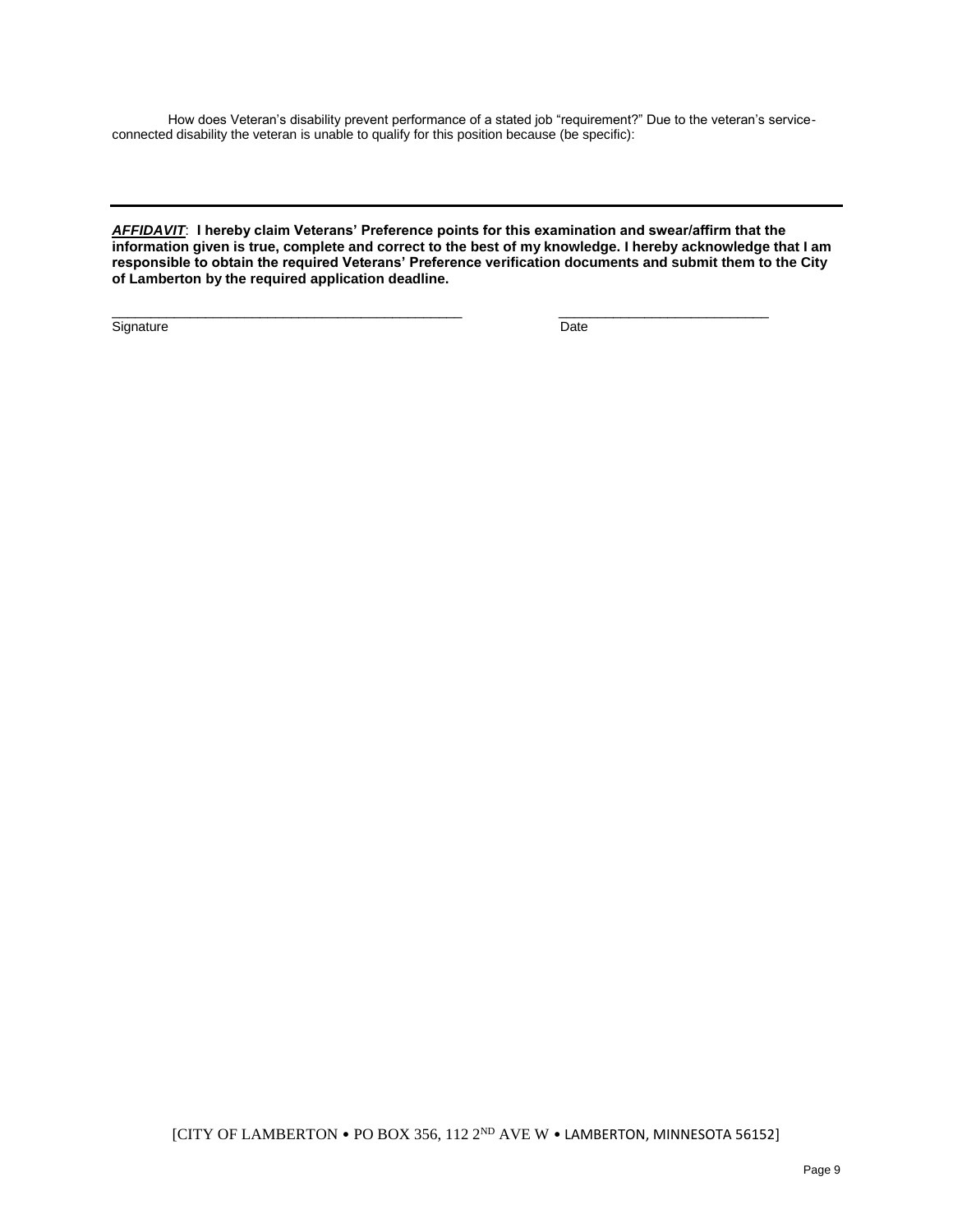## **Information Regarding Claiming Veterans' Preference**

Preference points are awarded to qualified veterans as defined by Minn. Stat. § 197.477, and to certain spouses of deceased or disabled veterans subject to the provision of Minn. Stat. §§ 197.447 and 197.455.

The veteran must:

- a) be a U.S. citizen or resident alien;
- b) have received a discharge under honorable conditions from any branch of the U.S. Armed Forces; AND have either:
	- i. served on active duty for at least 181 consecutive days, or
	- ii. have been discharged by reason of service connected disability, or
	- iii. have completed the minimum active duty requirement of federal law, as defined by CFR title 38, section 3.12a, i.e., having fulfilled the full period for which a person was called or ordered to active duty by the United States President, or
	- iv. certified service and verification of "veteran status" granted under U.S. PL 95- 202.

The information provided will be used to determine your eligibility for veterans' preference points. You are required to supply the following information:

1) Attach a copy of the "Member Copy 4" of your DD214 or DD215, or other documentation verifying service. This copy must state the nature of discharge; i.e., honorable, general, medical, under honorable conditions.

2) Disabled veterans must also supply a Military/United States Department of Veterans' Affairs Rating Decision that supports/verifies the fact that the injury was incurred while on, or as a result of, active duty service. Disability incurred while on, or as a result of, active duty for training purposes does not qualify for disabled veteran preference per Minn. Stat. §§ 197.455 and 197.447.

3) A spouse of a deceased veteran, applying for preference points must supply their marriage certificate, the veteran's "Member Copy 4" DD214 or DD215, or other documentation verifying service, USDVA verification that veteran died on or as a result of active duty, a death certificate, verification of their marriage at the time of veteran's death, and that the spouse has not remarried.

Thank you for your military service and for your interest in employment with the City of Lamberton. Please contact our office at (507)752-7601 or your local County Veterans' Service Office, if you have any questions regarding veterans' preference.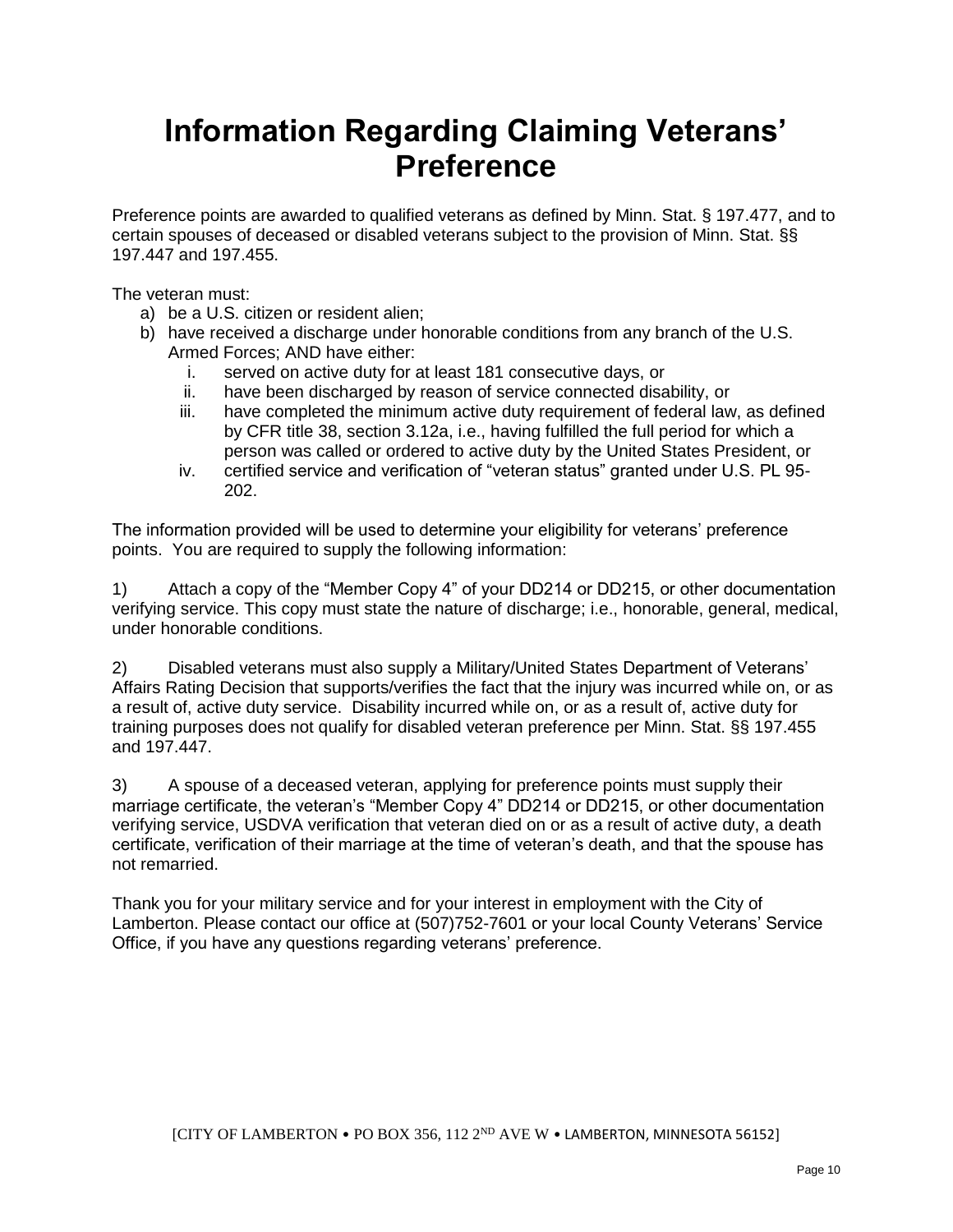# **Equal Employment Opportunity Information**

The information asked of you will be used to evaluate our overall efforts in reaching all segments of the population. The following information is VOLUNTARY and CONFIDENTIAL. This information is NOT A PART of the application file and is REMOVED from the application when received by our office. The City of Lamberton appreciates your cooperation in our efforts to ensure affirmative action and equal opportunity.

| Position(s) for which you are applying:                                                                                                                                                                                                                                                                                                            |
|----------------------------------------------------------------------------------------------------------------------------------------------------------------------------------------------------------------------------------------------------------------------------------------------------------------------------------------------------|
| Gender: $\Box$ Male $\Box$ Female                                                                                                                                                                                                                                                                                                                  |
| With which racial/ethnic group do you identify?                                                                                                                                                                                                                                                                                                    |
| $\Box$ Black or African American                                                                                                                                                                                                                                                                                                                   |
| $\Box$ Hispanic or Latino                                                                                                                                                                                                                                                                                                                          |
| $\sqcup$ American Indian or Alaskan Native through Tribunal affiliation or community                                                                                                                                                                                                                                                               |
| recognition                                                                                                                                                                                                                                                                                                                                        |
| $\Box$ Caucasian/White                                                                                                                                                                                                                                                                                                                             |
| $\Box$ Asian                                                                                                                                                                                                                                                                                                                                       |
| $\Box$ Native Hawaiian or other Pacific Islander                                                                                                                                                                                                                                                                                                   |
| Two or more races                                                                                                                                                                                                                                                                                                                                  |
| Disability status, defined as:                                                                                                                                                                                                                                                                                                                     |
| 1) Has a physical or mental condition that substantially or materially limits a<br>major life activity (such as walking, talking, seeing, hearing or learning);<br>2) Has a history of a disability (such as cancer that is in remission);<br>3) Is regarded as having such an impairment.<br>Do you claim disability status? $\Box$ Yes $\Box$ No |